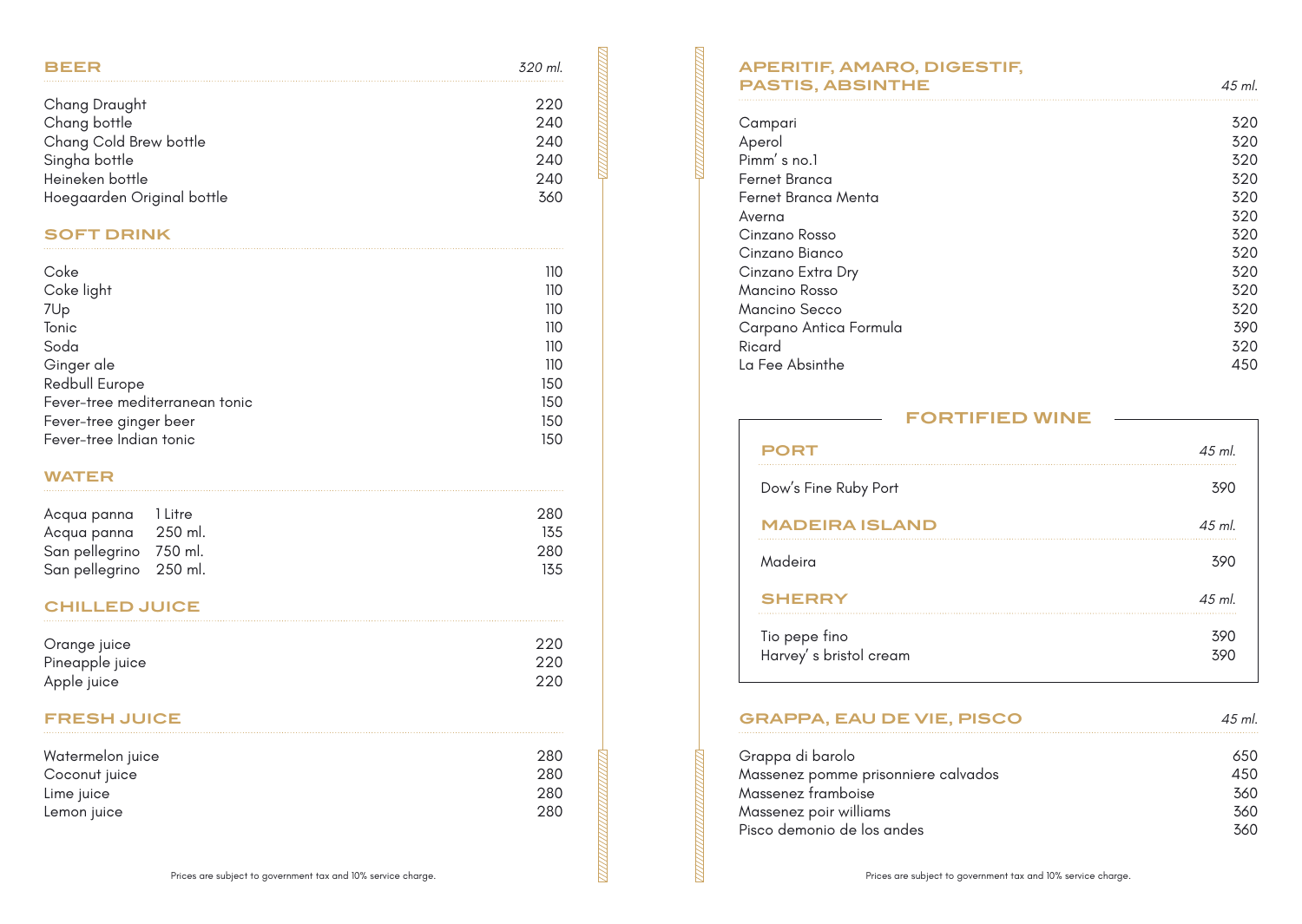| VODKA                                                                                                                                                                                                                                                                                                                                                                                                                                                                                                                                                                                                                                                              |                                                                                                                                                                                                                                                                                                                   | 45 ml.                                                                                                                                                                                                                       | Bottle                                                                                                                                                                                                                                                                                       |
|--------------------------------------------------------------------------------------------------------------------------------------------------------------------------------------------------------------------------------------------------------------------------------------------------------------------------------------------------------------------------------------------------------------------------------------------------------------------------------------------------------------------------------------------------------------------------------------------------------------------------------------------------------------------|-------------------------------------------------------------------------------------------------------------------------------------------------------------------------------------------------------------------------------------------------------------------------------------------------------------------|------------------------------------------------------------------------------------------------------------------------------------------------------------------------------------------------------------------------------|----------------------------------------------------------------------------------------------------------------------------------------------------------------------------------------------------------------------------------------------------------------------------------------------|
| Ketel one<br>Haku<br>Grey goose<br>Ciroc<br>Belvedere<br>Beluga noble<br>Stolichnaya elit<br>Beluga gold line                                                                                                                                                                                                                                                                                                                                                                                                                                                                                                                                                      | Holland<br>Japan<br>France<br>France<br>Poland<br>Russia<br>Russia<br>Russia                                                                                                                                                                                                                                      | 360<br>450<br>450<br>450<br>450<br>450<br>550<br>850                                                                                                                                                                         | 4,500<br>6,000<br>6,000<br>6,000<br>6,000<br>6,000<br>7,500<br>11,500                                                                                                                                                                                                                        |
| GIN                                                                                                                                                                                                                                                                                                                                                                                                                                                                                                                                                                                                                                                                |                                                                                                                                                                                                                                                                                                                   | 45ml.                                                                                                                                                                                                                        | Bottle                                                                                                                                                                                                                                                                                       |
| Tanqueray<br>Bombay<br>Beefeater 24<br><b>Boodles</b><br>Whitley neill handcrafted<br>City of London old Tom<br><b>Bulldog</b><br>Iron balls<br>Saneha<br>Citadelle original<br>Roku<br>Dictador Colombian aged<br>Tanqueray no.10<br>Star of bombay<br>Hendrick' s<br>Sacred juniper<br>St. George terroir<br>Four pillars rare dry<br>Four pillars bloody Shiraz<br>Four pillars spiced negroni<br>Mare<br>G' vine nouaison<br>Citadelle reserve<br>The Botanist<br>London no.3<br>Arctic Blue 50 cl.<br>Buss No.509 Raspberry<br>Rock Rose Original<br>Rock Rose Old Tom Pink Grapefruit Scotland<br>Monkey 47 50cl.<br>Monkey Sloe 50cl.<br>Ferdinand's 50 cl. | UK<br>UK<br><b>UK</b><br>UK<br>UK<br>UK<br>UK<br>Thailand<br>Thailand<br>France<br>Japan<br>Colombian<br>UK<br>UK<br>Scotland<br><b>UK</b><br><b>USA</b><br>Australia<br>Australia<br>Australia<br>Spain<br>France<br>France<br>Scotland<br>UK<br>Finland<br>Belgium<br>Scotland<br>Germany<br>Germany<br>Germany | 400<br>400<br>400<br>400<br>400<br>450<br>450<br>450<br>450<br>450<br>450<br>450<br>550<br>550<br>550<br>550<br>550<br>550<br>650<br>650<br>650<br>650<br>650<br>650<br>650<br>650<br>650<br>650<br>650<br>700<br>700<br>800 | 5,500<br>5,500<br>5,500<br>5,500<br>5,500<br>6,000<br>6,000<br>6,000<br>6,000<br>6,000<br>6,000<br>6,000<br>7,500<br>7,500<br>7,500<br>7,500<br>7,500<br>7,500<br>8,000<br>8,000<br>8,000<br>8,000<br>8,000<br>8,000<br>8,000<br>6,500<br>8,000<br>8,000<br>8,000<br>7,000<br>7,000<br>8,000 |
| Special offer Premium tonic Fever tree : Mediterranean, Indian                                                                                                                                                                                                                                                                                                                                                                                                                                                                                                                                                                                                     |                                                                                                                                                                                                                                                                                                                   |                                                                                                                                                                                                                              | 100                                                                                                                                                                                                                                                                                          |

#### **SCOTTISH SINGLE MALT WHISKY**

| <b>ISLAND</b>          | $45$ ml | Bottle |
|------------------------|---------|--------|
| Talisker 10 years      | 650     | 8,000  |
| Talisker 18 years      | 1,300   | 18,000 |
| Highland park 18 years |         | 23,500 |
|                        |         |        |

| SCOTTISH WHISKY                     |        |        |
|-------------------------------------|--------|--------|
| <b>/ATTED MALT WHISKY</b>           | 45 ml. | Bottle |
| The Epicurean Lowland               | 850    | 11,500 |
| Scallywag Speyside                  | 850    | 11,500 |
| Timorous Beastie Highland           | 850    | 11,500 |
| Big Peat Islay                      | 850    | 11,500 |
| Rock Island                         | 850    | 11,500 |
| The Gauldrons Campbeltown           | 850    | 11,500 |
| <b>BLENDED WHISKY</b>               | 45 ml. | Bottle |
| Dewar's 12 years                    | 400    | 6,000  |
| Johnnie Walker black label          | 450    | 6,500  |
| Dewar's 15 years                    | 500    | 7,000  |
| Johnnie Walker gold label           | 550    | 7,500  |
| Chivas regal 18 years               | 650    | 8,000  |
| Dewar's 18 years                    | 700    | 9,000  |
| Chivas regal royal salute 21 years  | 1,300  | 18,000 |
| Johnnie Walker blue label           | 1,500  | 21,000 |
| Johnnie Walker King George V        |        | 42,500 |
| <b>JAPANESE WHISKY</b>              | 45 ml. | Bottle |
| Suntory old whiskey                 | 450    | 6,000  |
| White oak Akashi blended 50 cl.     | 550    | 5,500  |
| Hibiki harmony vatted malt          | 1,000  | 14,500 |
| Ichiro's malt Mizunara wood reserve |        | 35,000 |
|                                     |        |        |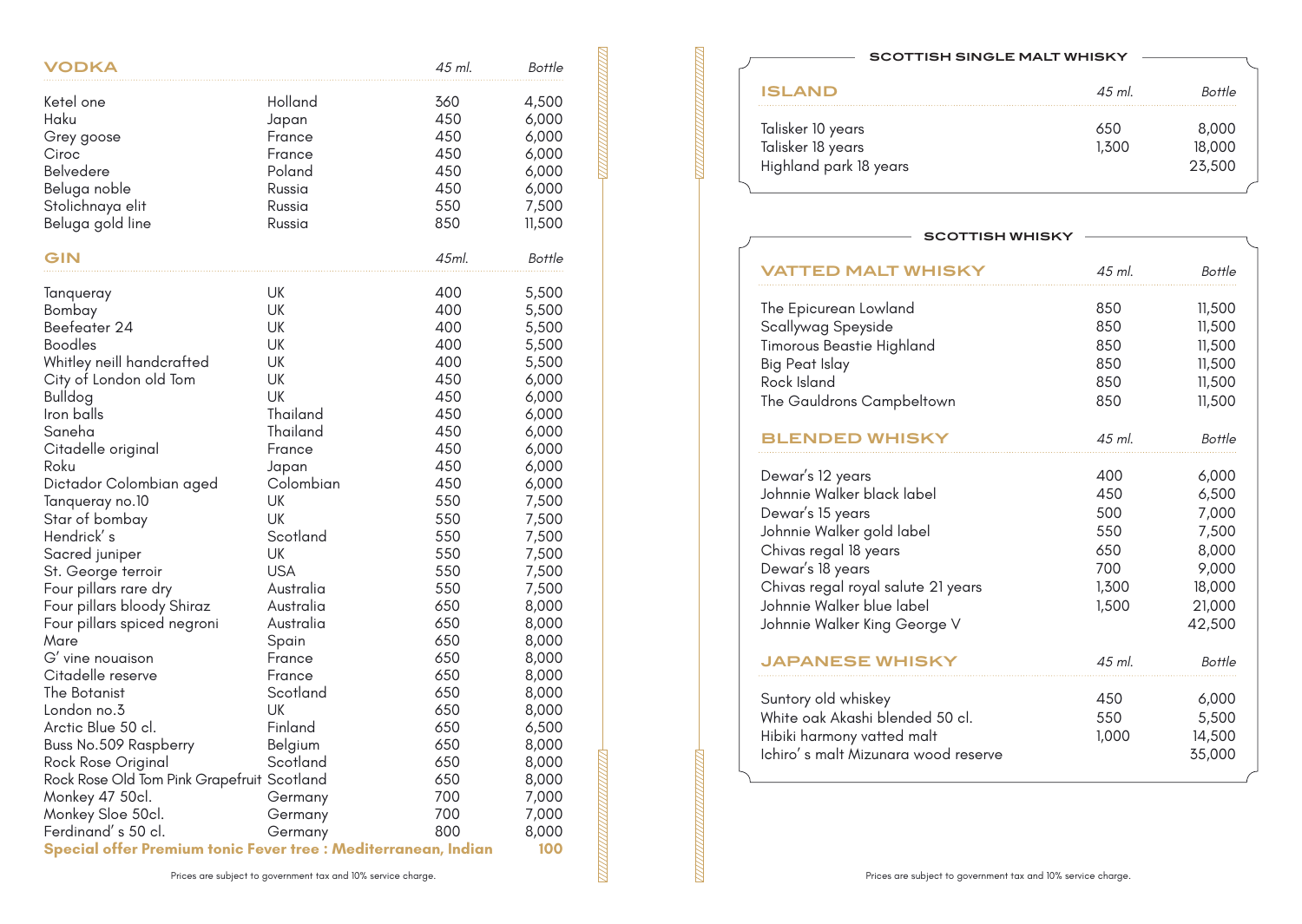| <b>CANADIAN WHISKEY</b> |  |  |
|-------------------------|--|--|
|-------------------------|--|--|

|               |        | 45 ml. | Bottle |
|---------------|--------|--------|--------|
| Canadian club | Canada | 380    | 4,500  |
|               |        |        |        |

| SCOTTISH SINGLE MALT WHISKY      |          |               |  |
|----------------------------------|----------|---------------|--|
| <b>SPEYSIDE</b>                  | $45$ ml. | Bottle        |  |
| Glen Grant Arboralis             | 450      | 6,000         |  |
| Glen Grant 10 years              | 500      | 7,000         |  |
| Glen Grant 12 years              | 650      | 8,000         |  |
| Tomintoul peaty tang             | 650      | 8,000         |  |
| Glenlivet 15 years               | 750      | 9,500         |  |
| Balvenie 14 years Caribbean cask | 850      | 11,500        |  |
| Macallan 12 Years Double cask    | 850      | 11,500        |  |
| Macallan 18 Years Sherry cask    | 2,000    | 28,000        |  |
| <b>HIGHLAND</b>                  | 45 ml.   | Bottle        |  |
| Glenmorangie 10 years            | 450      | 6,000         |  |
| Old pulteney 12 years            | 550      | 7,500         |  |
| Ancnoc 12 years                  | 550      | 7,500         |  |
| Aberfeldy 12 years               | 550      | 7,500         |  |
| Glenmorangie 18 years            | 850      | 11,500        |  |
| Old pulteney 17 years            | 850      | 11,500        |  |
| <b>OWLAND</b> .                  | 45 ml.   | <b>Bottle</b> |  |
| Glenkinchie 12 years             | 650      | 8,000         |  |
| Auchentoshan three wood          | 650      | 8,000         |  |
|                                  |          |               |  |
| <b>ISLAY</b>                     | 45 ml.   | Bottle        |  |
| Ardbeg 10 years                  | 550      | 7,500         |  |
| Laphroaig select cask            | 550      | 7,500         |  |
| Bowmore 15 years                 | 850      | 11,500        |  |
|                                  |          |               |  |

<u> TELEVISIONININ T</u>

| <b>GENEVER</b>                                  |                    | 45 ml.     | <b>Bottle</b>  |
|-------------------------------------------------|--------------------|------------|----------------|
| Bols genever                                    |                    | 650        | 8,000          |
| RUM                                             |                    | 45 ml.     | Bottle         |
| Nusacana<br>Bacardi carta blanca                | Indonesian<br>Cuba | 380<br>380 | 4,500<br>4,500 |
| Mekhong                                         | Thailand           | 380        | 4,500          |
| Chalong Bay White Spiced                        | Thailand           | 380        | 4,500          |
| Phraya elements                                 | Thailand           | 380        | 4,500          |
| Captain Morgan                                  | Jamaica            | 380        | 4,500          |
| Sagatiba cachaca                                | Brazil             | 380        | 4,500          |
| Plantation 3 Star (Jamaica, Barbados, Trinidad) |                    | 380        | 4,500          |
| Plantation original dark                        | Caribbean          | 380        | 4,500          |
| Rum bar over proof                              | Jamaica            | 380        | 4,500          |
| Sailor jerry spiced                             | Virgin island      | 380        | 4,500          |
| Sang-Vien (Boxing stadium)                      | Thailand           | 380        | 4,500          |
| The Colonist Black Spiced                       | Caribbean          | 380        | 4,500          |
| Phraya Gold                                     | Thailand           | 450        | 6,000          |
| Appleton Estate Rare Blend 12 Year              | Jamaica            | 450        | 6,000          |
| Havana 7 years                                  | Cuba               | 450        | 6,000          |
| Plantation stiggins' fancy pineapple            | Caribbean          | 450        | 6,000          |
| Plantation Barbados 5 years                     | <b>Barbados</b>    | 450        | 6,000          |
| Goslings black seal                             | Bermuda            | 450        | 6,000          |
| Bacardi ocho                                    | Puerto rico        | 450        | 6,000          |
| Flor de cana 12 years                           | Nicaraguan         | 450        | 6,000          |
| Kraken spiced                                   | Caribbean          | 450        | 6,000          |
| Yaguara cachaca                                 | Brazil<br>Colombia | 450<br>450 | 6,000          |
| Dictador 12 years<br>Plantation OFTD over proof | Caribbean          | 450        | 6,000<br>6,000 |
| Diplomatico reserva exclusiva                   | Venezuela          | 450        | 6,000          |
| Dictador 20 years                               | Colombia           | 550        | 7,500          |
| Plantation XO 20 years                          | Caribbean          | 650        | 8,000          |
| Ron zacapa 23 years                             | Guatemala          | 650        | 8,000          |
| Flor de cana 18 years                           | Nicaraguan         | 650        | 8,000          |
| <b>COGNAC</b>                                   |                    | 45 ml.     | Bottle         |
| Pierre ferrand 1840                             |                    | 650        | 8,000          |
| <b>Remy Martin VSOP</b>                         |                    | 650        | 8,000          |
| Courvoisier VSOP                                |                    | 650        | 8,000          |
| Hine rare VSOP                                  |                    | 650        | 8,000          |
| Hennessy VSOP                                   |                    | 650        | 8,000          |
| Hennessy XO                                     |                    | 1,300      | 18,000         |
| Remy Martin XO                                  |                    | 1,300      | 18,000         |